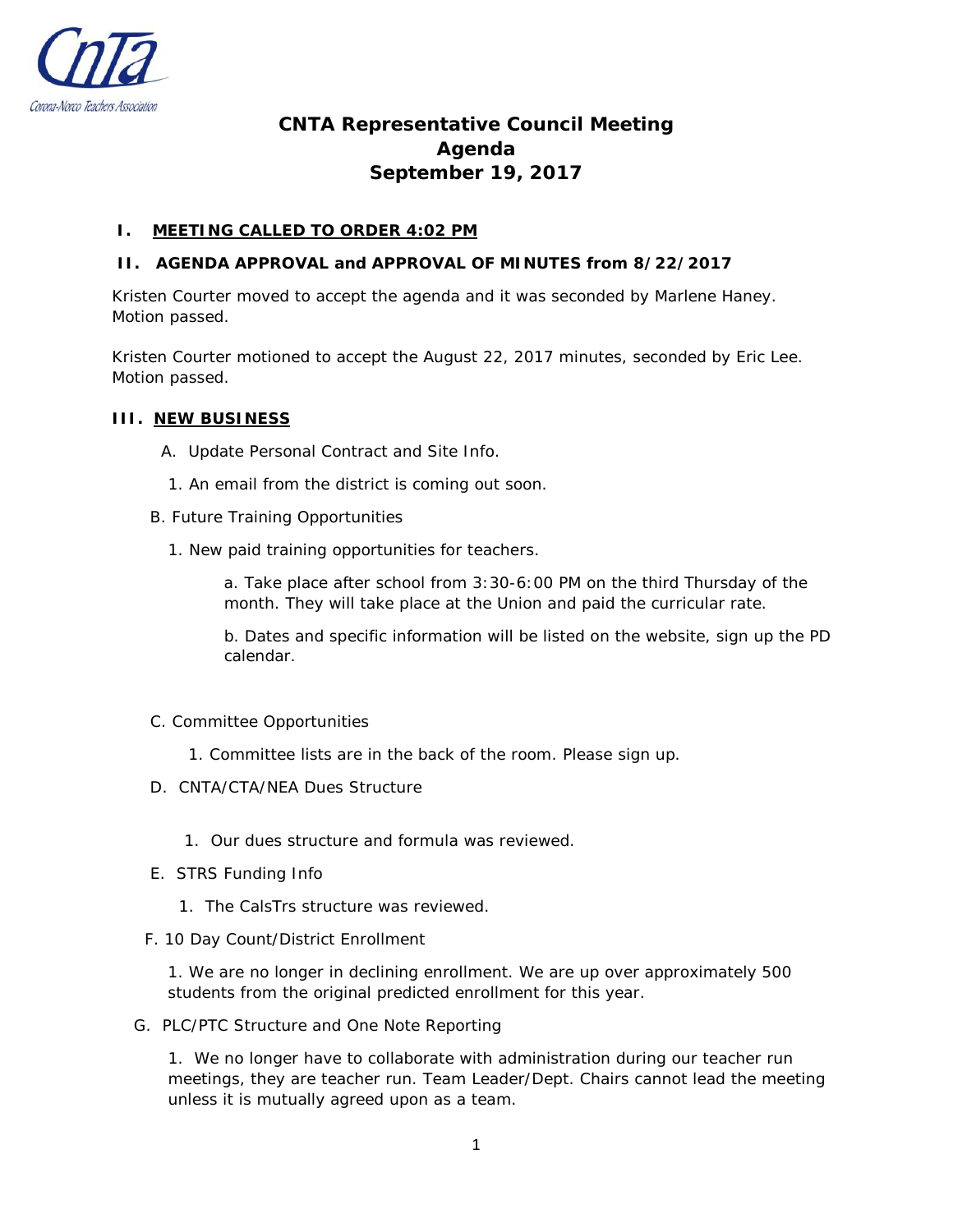- 2. Administration may require agenda, minutes or a product, not all of the above.
- 3. Administrators are allowed to come into meetings.

4. Administration cannot change their 1st Wednesday, months that we are not here for the first Wednesday, then admin does not get a Wednesday for that month.

- 5. Team needs to agree 70% on what is going on during your Wednesday meeting.
- H. Site Rep. of the Month Nominations
	- 1. We are starting fresh with new nominations for the Reps this year.
- I. Raffles

## **IV. OLD BUSINESS**

- A. Contract Ratification Update
	- 1. The contract was ratified.
	- 2. The results of the CNTA bargaining team were shared.

3. If you have any questions you'd like included next year, please contact the bargaining committee.

- 4. The four-year bargaining overview and salary schedule was reviewed.
- B. Principal/Site Rep. Collaboration Meeting

1. The purpose is for all of us to be on the same page. We will review the new contract changes and any reoccurring issues. Dinner provided, Sept. 27 (elementary) & Sept. 28 (secondary) from 3:30-6PM, this is paid.

- 2. The meeting is will be jointly presented from the district and CNTA.
- 3. IBPS training in the fall

# **V. REPORTS**

A. President's Report

1. Fill out the predestination workman's comp form. Please fill out your own forms. You must do this at the beginning of the year as a preemptive measure.

- 2. Check your sick leave balance last June and August, there's been a discrepancy.
- 3. They took a day from the catastrophic leave bank this year.
- 4. The secondary calendars have been updated.
- 5. Grant applications are now open.
- B. Vice President's Report
	- 1. ELA/ELD adoption is still being worked on for 2nd, 4th and SPED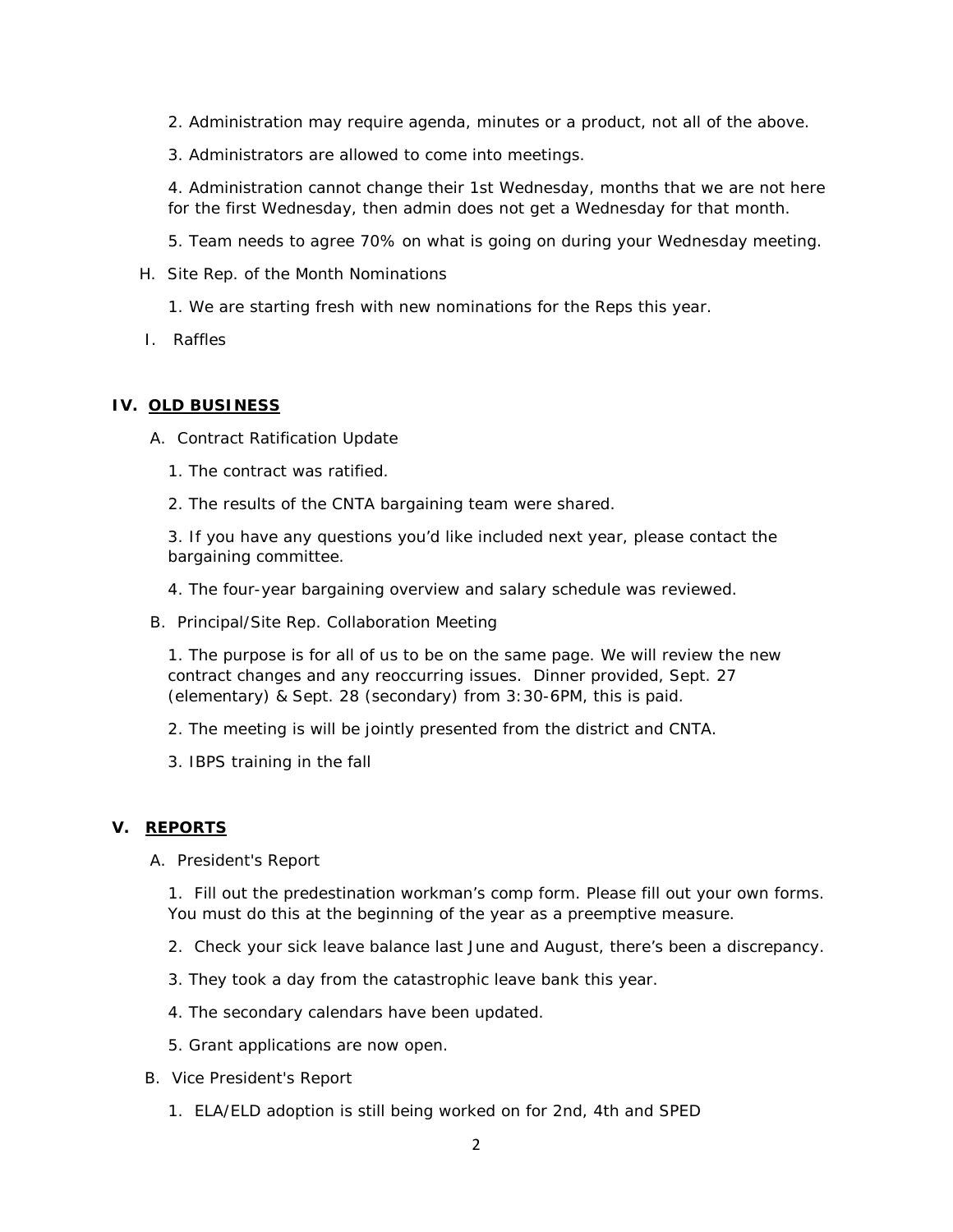- 2. Iready roll out was a little problematic with the limitations with our bandwidth.
- 3. You have 21 days to complete this test, or it will start over, it's a glitch.
- 4. Need better communication.
- 5. We can't do universal passwords.
- 6. Interest based problem solving is coming up.
- C. Treasurer's Report
	- 1. Our unrestricted funds have increased since last year.
	- 2. We've spent less money on conferences than we did last year.
- D. Executive Director Report No report given
- E. Director's Reports

# **Tk-3**

- 1. Issues with dual immersion and the parity of Iready and Istation
- 2. Not enough ELD materials for sites

## **4-6**

- 1. Stipends for specific events, if you have any issues contact Vicki at the DO
- 2. Concern with Benchmark, teachers are having difficulty with narrative reading grades for the report cards
- 3. Problems with duty and the lottery assignments.

## **Intermediate School**

- 1. Clarification for the ACP process
- 2. Student visits for parent portal
- 3. Safe issues at Citrus Hills
- 4. Mandarin bilingual concerns
- 5. Temporary contracts and Probationary level 1